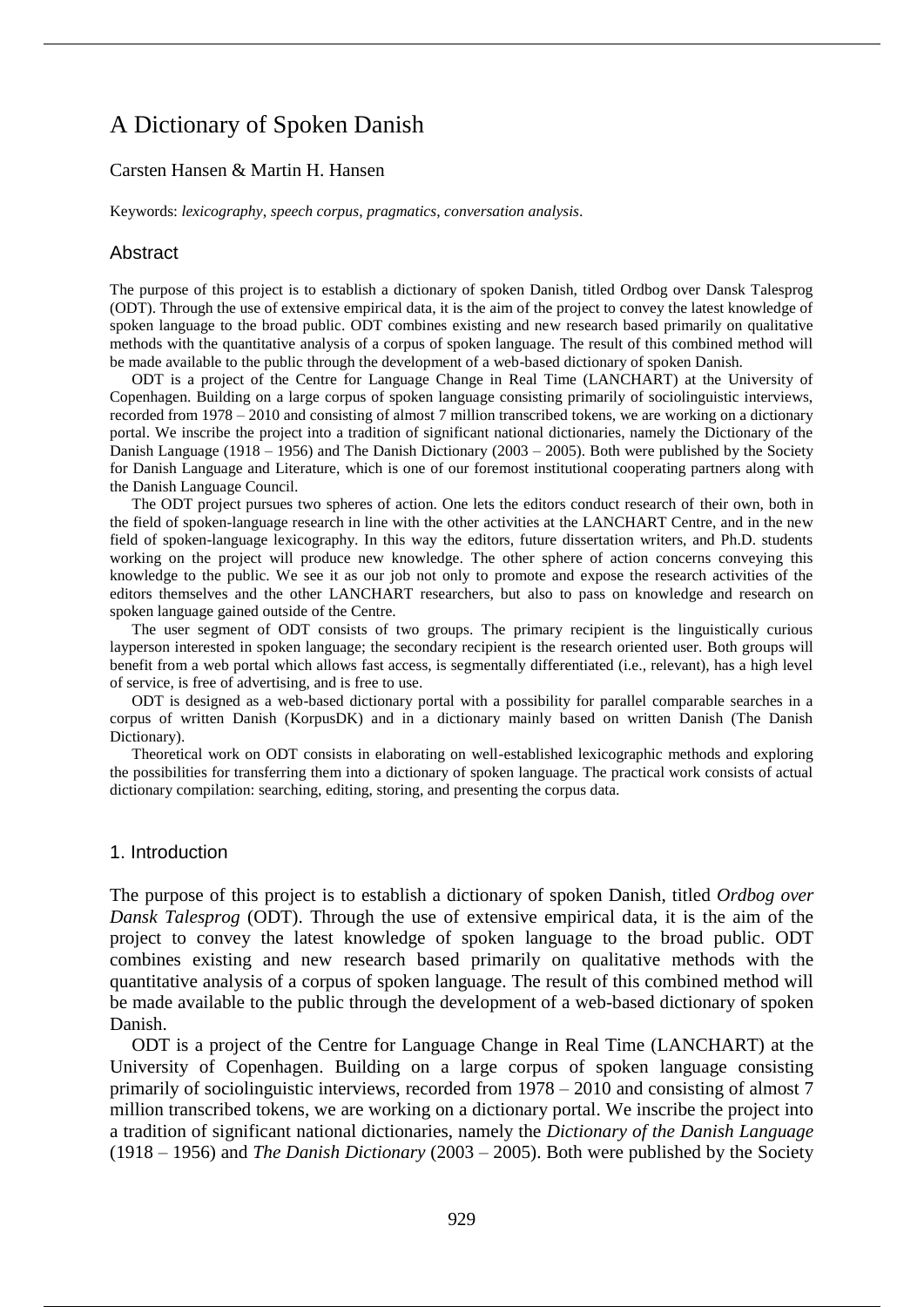for Danish Language and Literature, which is one of our foremost institutional cooperating partners along with the Danish Language Council.

The ODT project pursues two spheres of action. One lets the editors conduct research of their own, both in the field of spoken-language research in line with the other activities at the LANCHART Centre, and in the new field of spoken-language lexicography. In this way the editors, future dissertation writers, and Ph.D. students working on the project will produce new knowledge. The other sphere of action concerns conveying this knowledge to the public. We see it as our job not only to promote and expose the research activities of the editors themselves and the other LANCHART researchers, but also to pass on knowledge and research on spoken language gained outside of the Centre.

The user segment of ODT consists of two groups. The primary recipient is the linguistically curious layperson interested in spoken language; the secondary recipient is the research oriented user. Both groups will benefit from a web portal which allows fast access, is segmentally differentiated (i.e., relevant), has a high level of service, is free of advertising, and is free to use.

ODT is designed as a web-based dictionary portal with a possibility for parallel comparable searches in a corpus of written Danish (*KorpusDK*) and in a dictionary mainly based on written Danish (*The Danish Dictionary*).

Theoretical work on ODT consists in elaborating on well-established lexicographic methods and exploring the possibilities for transferring them into a dictionary of spoken language. The practical work consists of actual dictionary compilation: searching, editing, storing, and presenting the corpus data.

## 2. Fact boxes

The user interface has two levels. Apart from regular dictionary entries with audible sound clips, a number of 'fact boxes' will be written and cross-referenced to the relevant entries. In these boxes, the editors and various guest authors will concisely characterize selected linguistic phenomena according to a 'box manual', as follows:

The presentation *must*

- characterize a spoken language phenomenon
- be founded on corpus examples
- contrast speech with writing
- be addressed to both of the user segments.

The presentation *can* 

- be based on data other than the LANCHART Corpus (this must then be explicitly indicated)
- include previous research in the phenomenon.

The subject of a fact box can be almost any aspect of speech. It can be a lexeme, a function group or any other relevant subject, such as laughter, pauses, and new constructions like the suffix *–agtig* ('-like'). The editorial staff is constantly looking for subjects as well as guest authors for boxes.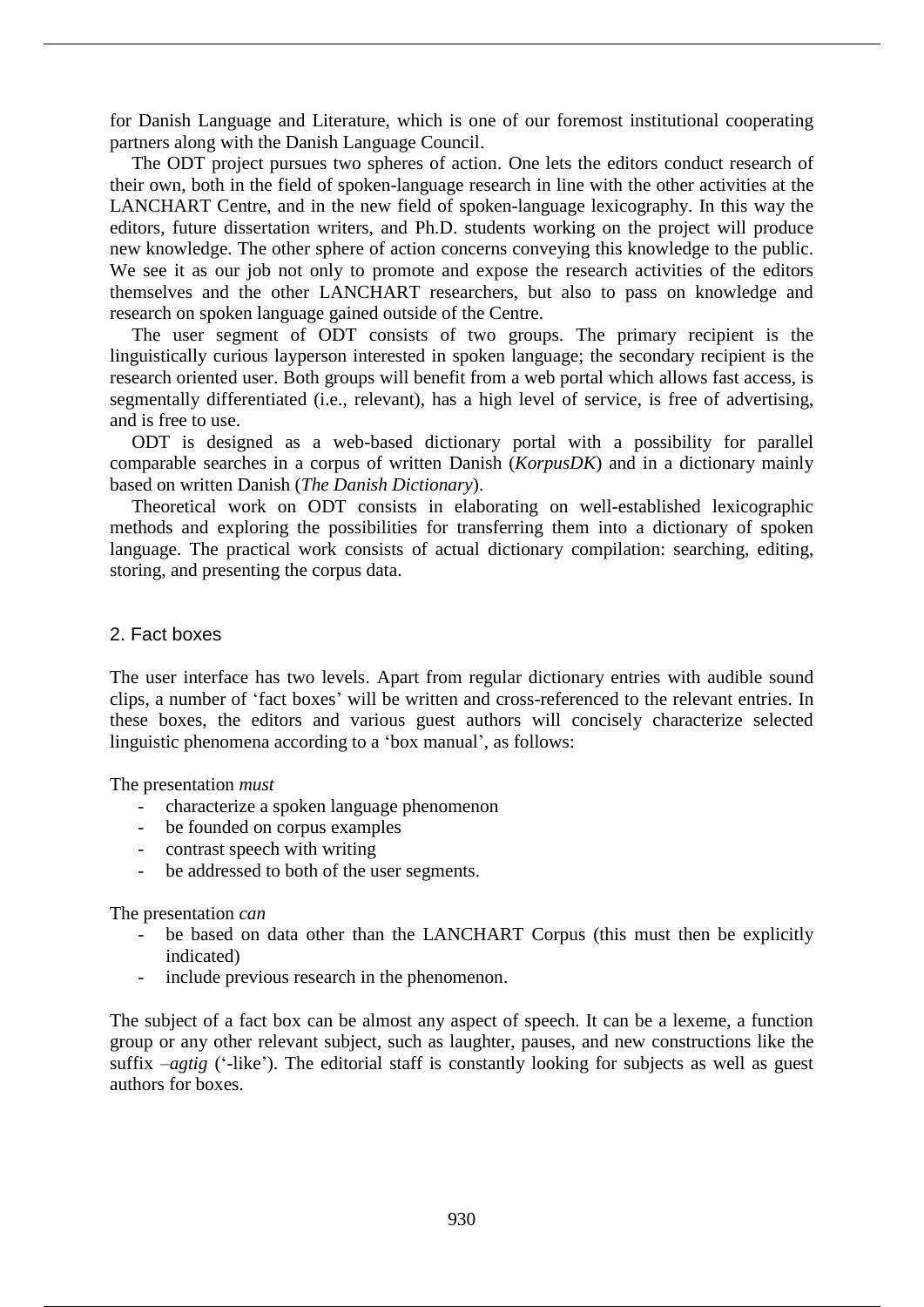#### 3. Pilot project on interjections

The ODT project is currently in an initial explorative state, both theoretically and methodologically. Taking advantage of our speech corpus consisting mainly of sociolinguistic interviews, we are carrying out a pilot project on interactional tokens, which are annotated as interjections in our corpus. Our corpus has been automatically part-of-speech (PoS) annotated; in order to avoid possible mistakes in the PoS annotation, we supplement the list of interjections generated from the corpus with an interjection inventory from *The Danish Dictionary*, which is based on a corpus of 40 million tokens from mainly written texts published around the year 2000. In this explorative state, our praxis is somewhat lax in regard to distinguishing between the PoS categories 'interjection', 'onomatopoeia', and 'particle'. Schwitalla (2003) and Fiehler (2005) suggest a functional co-category for these three categories named 'Gesprächspartikeln' ('speech articles').

We perform two different but complementary procedures which supplement each other. In the first procedure, we go through the two previously mentioned interjection inventories in a semasiological way and allocate every single candidate to a 'function group', asking what kind of job the candidate in question fulfills in the conversation. From Adolphs (2008), we have picked up the term 'functional profile', which indicates the total sum of different but supplementary functions of the lexeme. Schwitalla (2003: 157) and Fiehler et al. (2004: 204ff) have inspired us to develop an enhanced typology of the function group, while knowing full well that Schwitalla's and Fiehler's lists are orientated towards sequential categorization (turn-taking in a Conversation Analysis (CA) sense). In the current state, our categorization is also oriented toward content and speech act.

In the second procedure, we supplement the developed function groups with candidates gleaned from the semasiological analytic procedure. We check whether the functional profiles can add new functions to the total inventory of function groups. Tentative examples of the function groups are 'regret', 'confirmation', 'worry', 'acknowledgement', 'greeting', 'surprise (positive)', 'surprise (negative)', 'self correction', 'hesitation', 'skepticism', and 'disgust'*.*

#### 4. The dictionary entries

Each dictionary entry will contain a cross reference to the function group to which the lemma belongs. The full list of functions that the lemma can perform – its functional profile – will be supplemented with corpus-based information about the distribution of its functions in different kinds of discourse.

Example 1 presents an early (translated) version of an entry on the interjection *av* ('ouch'), illustrating the way corpus instances are assigned to different function groups. The examples are made anonymous in accordance with the LANCHART policy of guaranteeing full anonymity to informants.

# **Example 1**

```
Lemma: av ('ouch')
```
**av<sup>1</sup>** (surprise) Instances in the corpus: 40

#### Usage:

*av*: used to express surprise or other (often unpleasant) feeling: *Av, det dur ikke* ('Ouch, that doesn't work') (Vinderup 2006)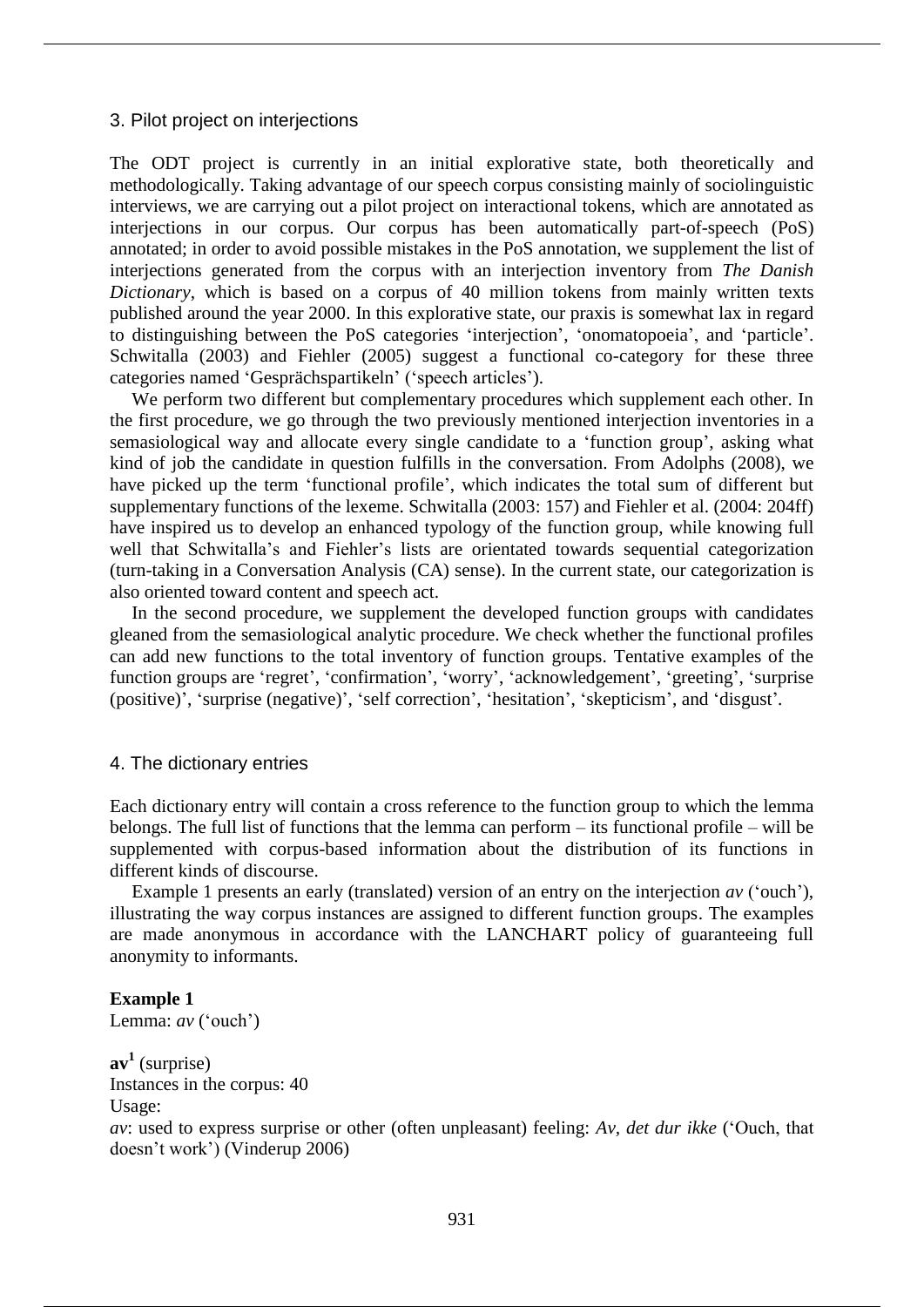*av for satan/søren/pokker/dælen, av min arm*: used as a mild profanity to express annoyance or surprise: *Av for satan, en historie altså* ('Ouch, hell, what a story') (BySoc 2007) Function group: surprise (negative), regret

**av<sup>2</sup>** (minimal response) Instances in the corpus: 27 Usage: *av*: used to acknowledge what another speaker says: *Ja… ja… av… … laver I andet* ('Yes… yes… ouch… …do you do other things') (Odder 1988) Function group: minimal response

**av<sup>3</sup>** (acknowledgement) Instances in the corpus: 1 Usage: *av ja*: used to agree, acknowledge, admit: *Det er jo det… av ja, det er varmt* ('That's right… ouch yes it's hot') (Næstved 2006) Function group: acknowledgement/agreement

The three functions of *av* in the example illustrate how different kinds of functions can be performed by the same lemma:  $av^1$  and  $av^3$  express an emotion, while  $av^2$  is used to organize speech. This example demonstrates how an established lexicographic procedure can be combined with the concept of function groups.

## 5. Another example: Laughter

In our inventory of interjections we find, among others, the text string *ha*. In the LANCHART corpus transcription, all sounds that sound like laughter have been given as *ha*. On the plus side this means that we can quickly access all 60,000 instances of laughter in the corpus; the problem remains, however, to identify and distinguish between different kinds of laughter. In other words, the editorial task at hand is to develop a function based laughter typology and assign the corpus instance to its types.

It is evident that laughter is more than just an automatic response to humor. CA research on laughter has shown that laughter is sequentially organized, that laughing can (and most often does) invite shared laughter, and that different kinds of response to laughter can establish and define social roles (Journal of Pragmatics 42 (2010)).

It has also been shown (Glenn (2003: 48)) that some instances of laughter can only be explained if the laughter is seen as referring to a 'laughable'. In other words, laughter does not only function as a way to organize conversation; it is also used to characterize the 'laughable' as peculiar in some way – funny, strange, or unexpected. The 'laughable' may be the subject of the conversation, it may be a participant (or non-participant) in the conversation, or it may be (some part of) the situation in which the conversation takes place. By referring to a 'laughable', then, laughter can be said to function as a constative or similar speech act.

Thus, laughter seems to fit into the same functional frame as interjections like *av* in the previous example. It has several functions, some of which have to do with constructing and maintaining the conversation, and some of which have to do with expressing or modifying the speaker's (or laugher's) intended meaning.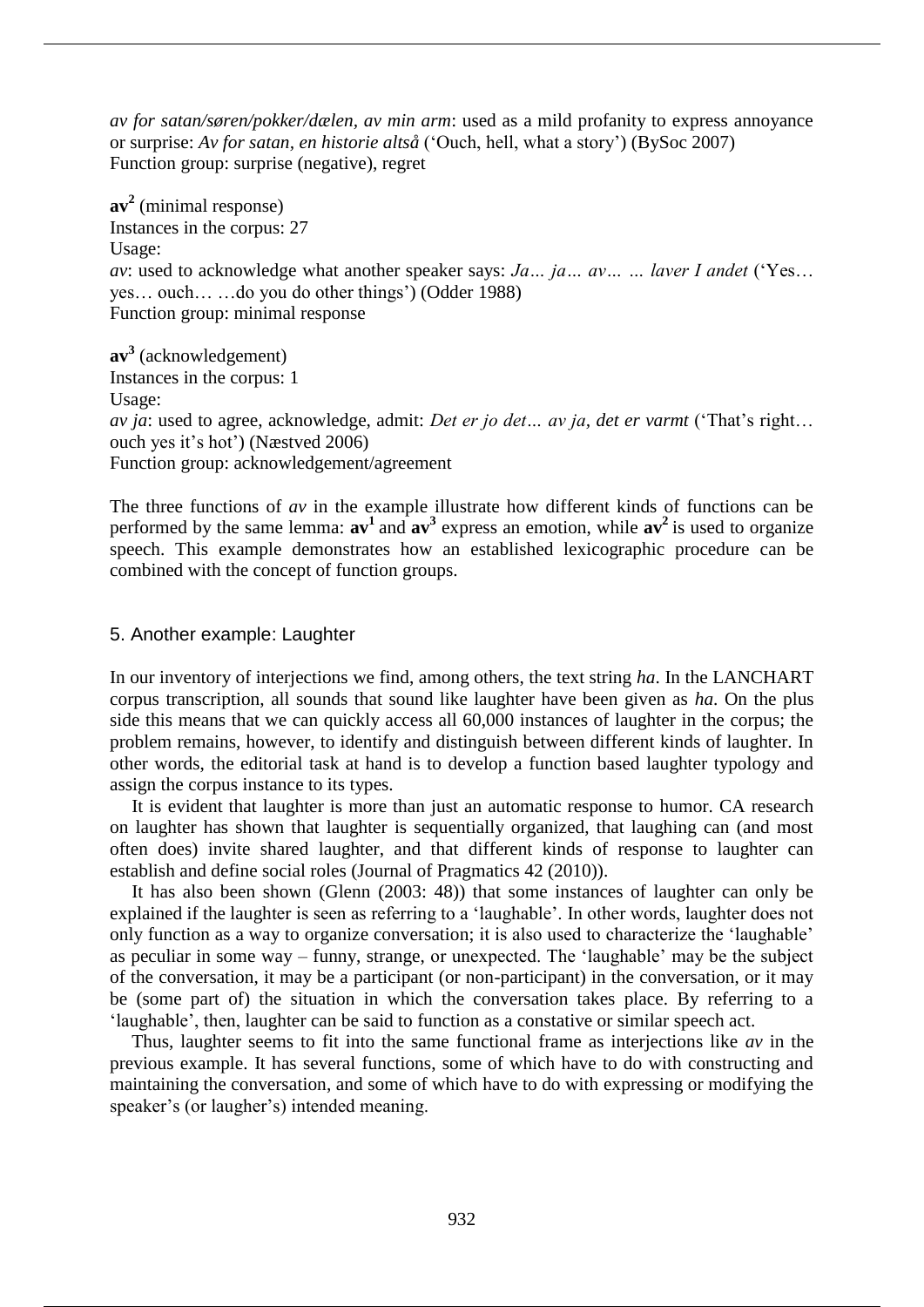## 6. A functional profile of laughter

The qualitative approach of laughter research within CA has revealed a number of possible laughter functions. Combined with a quantitative corpus approach, the dictionary entry on laughter will enable us not only to assess the frequency of these functions, but also to describe their discursive distribution. For the purpose of the provisional presentation in this section, no distinction is yet made between the possibly different physiological kinds of laughter (giggling, single laugh particles, 'smiling voice', and smiling have all been identified as phenomena related to laughter).

The LANCHART corpus annotation allows for a description on two different discursive levels: a sociolinguistic description of the use of any linguistic unit (including laughter) with regard to age, gender, geography, social class, and distribution in real time over three decades, as well as a discourse context annotation that breaks the conversation into various genres, interaction types, speech act types, and activity types.

To illustrate the potential value of adding discursive distribution to the dictionary entry, we make some observations about the distribution of laughter. Note that these observations will be more informative when we can distinguish between the different laughter functions.



**Figure 1.** Laughter frequency distributed over age and gender.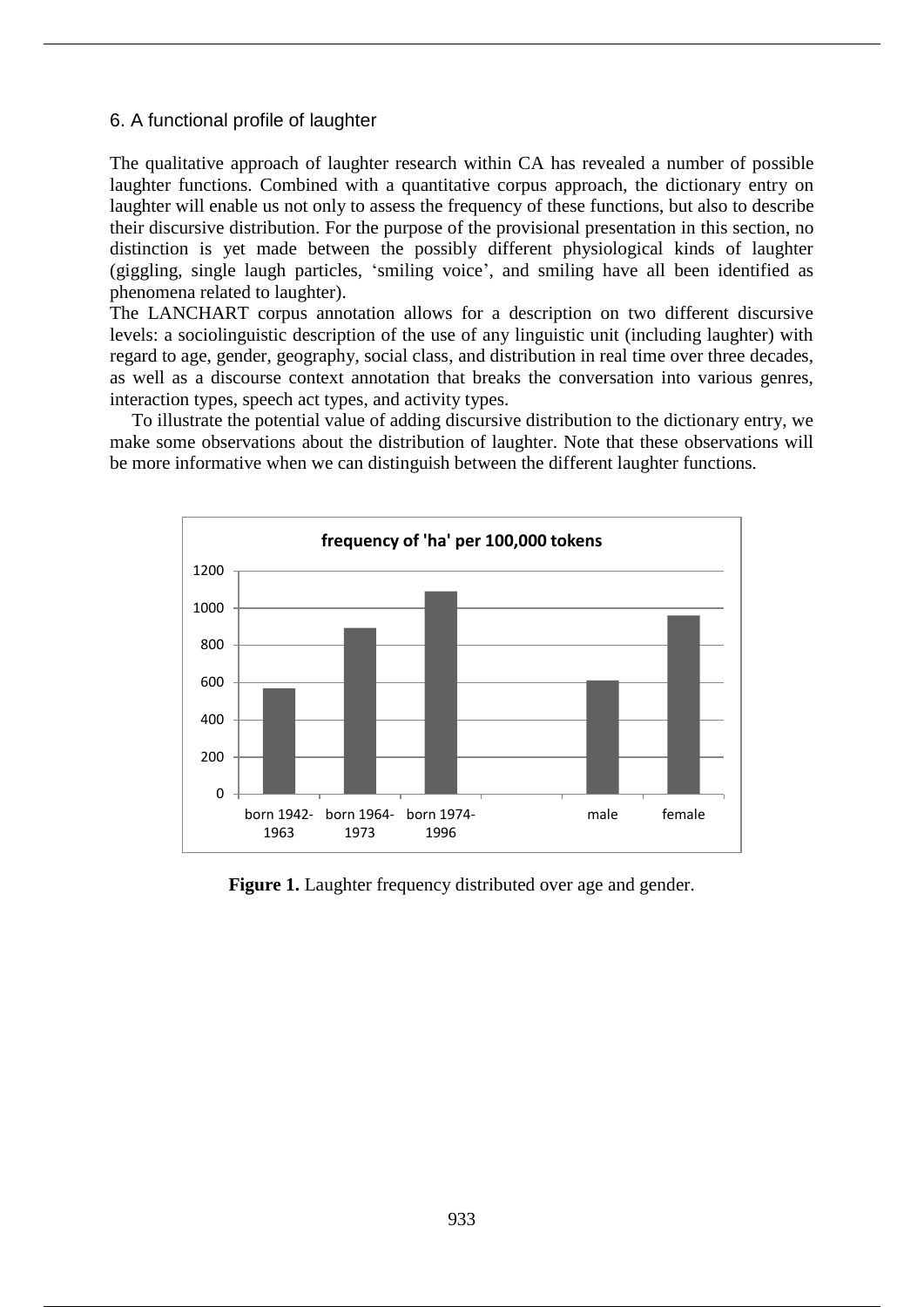

**Figure 2.** Laughter frequency distributed over selected genres.

Figure 1 seems to show that younger people laugh more often than older people, and that women laugh more often than men. Figure 2 shows that the frequency of laughter varies a great deal between different genres. A detailed description of the genre annotation is available on the LANCHART website (Kodningsmanual til diskurskontekstanalyse: 36-53).

While these graphs are only a shallow reproduction of the frequencies found in our speech corpus that call for further analysis and interpretation, they do suggest that it is worthwhile to implement discursive distribution in a dictionary.

# 7. Concluding remarks

Although the work presented in this article is preliminary in nature, the underlying concept of developing a dictionary on the basis of the LANCHART corpus is fertile. These naturalistic speech data represent a stratified sample of selected sociolinguistic and discursive parameters.

#### References

**A. Dictionaries** *Den Danske Ordbog*. http://ordnet.dk/ddo. *KorpusDK.* http://ordnet.dk/korpusdk/. *Ordbog over det danske Sprog.* http://ordnet.dk/ods/.

#### **B. Other literature**

**Adolphs, S. 2008.** *Corpus and Context. Investigating Pragmatic Functions in Spoken Discourse.* Amsterdam: John Benjamins. **Fiehler, R. 2005.** 'Die Gesprächspartikel'. In *Duden Band 4*. (Seventh edition). Mannheim: Duden Verlag, 601*–*606. **Fiehler, R. (et al.) 2004.** *Eigenschaften gesprochener Sprache*. Tübingen: Gunter Narr Verlag. **Glenn, P. 2003.** *Laughter in Interaction*. Cambridge: Cambridge University Press.